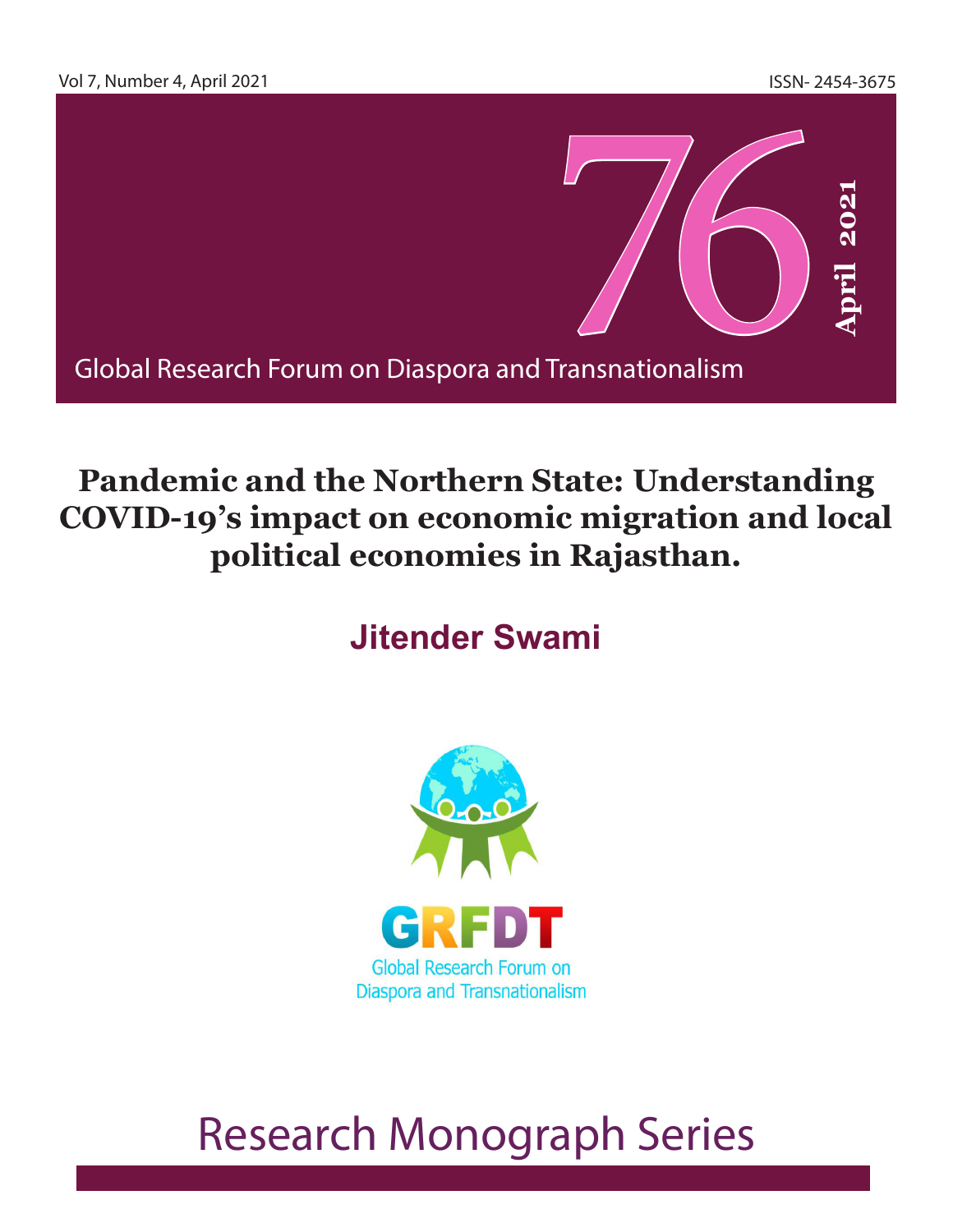## **GRFDT Research Monograph Series**

GRFDT brings out Research Monograph series every month since January 2015. The Research Monograph covers current researches on Diaspora and International Migration issues. All the papers published in this research Monograph series are peer reviewed. There is no restriction in free use of the material in full or parts. However user must duly acknowledge the source.

## **Editorial Board**

| Dr. Anjali Sahay             | Associate Professor, International Relations and Political Science at<br>Gannon University, Pennsylvania, USA |
|------------------------------|---------------------------------------------------------------------------------------------------------------|
| Dr. Ankur Datta              | Assistant Professor, Department of Sociology, South Asian University,<br>New Delhi                            |
| Dr. Els van Dongen           | Assistant Professor, Nanyang Technological university, Singapore                                              |
| Dr. Evans Stephen Osabuohien | Dept. of Economics and Development Studies, Covenant University,<br>Nigeria                                   |
| Prof. Guofu LIU              | School of Law, Beijing Institute of Technology, Beijing                                                       |
| Dr. Kumar Mahabir            | The University of Trinidad and Tobago, Corinth Teachers College,<br><b>UTT</b>                                |
| Dr. M. Mahalingam            | Research Fellow, Centre For Policy Analysis, New Delhi                                                        |
| Dr. Nandini C. Sen           | Associate Professor, Cluster Innovation Centre, University of Delhi,<br>New Delhi                             |
| Dr. Nayeem Sultana           | Associate Professor, Department of Development Studies, University<br>of Dhaka, Bangladesh                    |
| Dr. Ned Bertz                | Assistant Professor of History, University of Hawaii                                                          |
| Dr. Raj Bardouille           | Migration and Development Researcher, Centre for Refugee Studies,<br>York University, Toronto, Canada         |
| Dr. Smita Tiwary             | Research Fellow, Indian Council of World Affairs, New Delhi                                                   |
| Dr. Veena Sharma             | Independent Scholar on Diaspora, New Delhi                                                                    |
| Prof. Vinesh Hookoomsing     | University of Mauritius, Mauritius                                                                            |
| Dr. Sadananda Sahoo          | Indira Gandhi National Open University, New Delhi                                                             |

### 2 **GRFDT Research Monograph 76, Vol 7, Number 4, April 2021** ©Global Research Forum on Diaspora and Transnationalism (GRFDT) . Printed, designed & circulated by GRFDTManaging Editor: Dr. Monika Bisht Ranjan Email: grfdtmonograph@gmail.com Design and Production: Rakesh Ranjan and Feroz Khan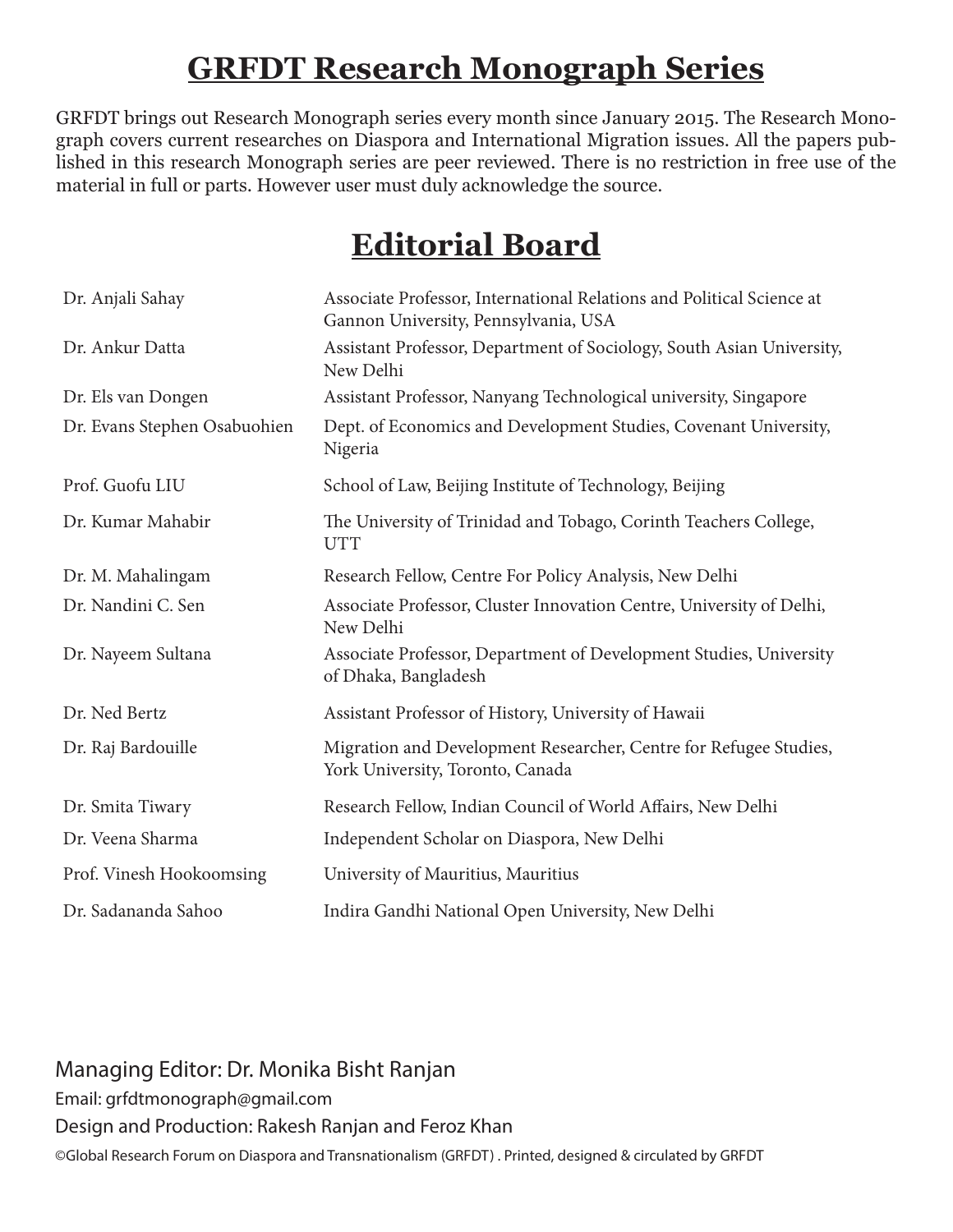# **Pandemic and the Northern State: Understanding COVID-19's impact on economic migration and local political economies in Rajasthan.**

**Jitender Swami**



**Global Research Forum on Diaspora and Transnationalism 40/55, 1st floor, C R Park,Market – 1, Above PNB Bank, New Delhi - 110019, Email: grfdtmonograph@gmail.com, Contact: +91-9818602718 Website- www.grfdt.org,** 

**Facebook- www.facebook.com/diaspora.transnationalism LinkedIn– www.in.linkedin.com/in/grfdt, Twitter- www.twitter.com/grfdt2012**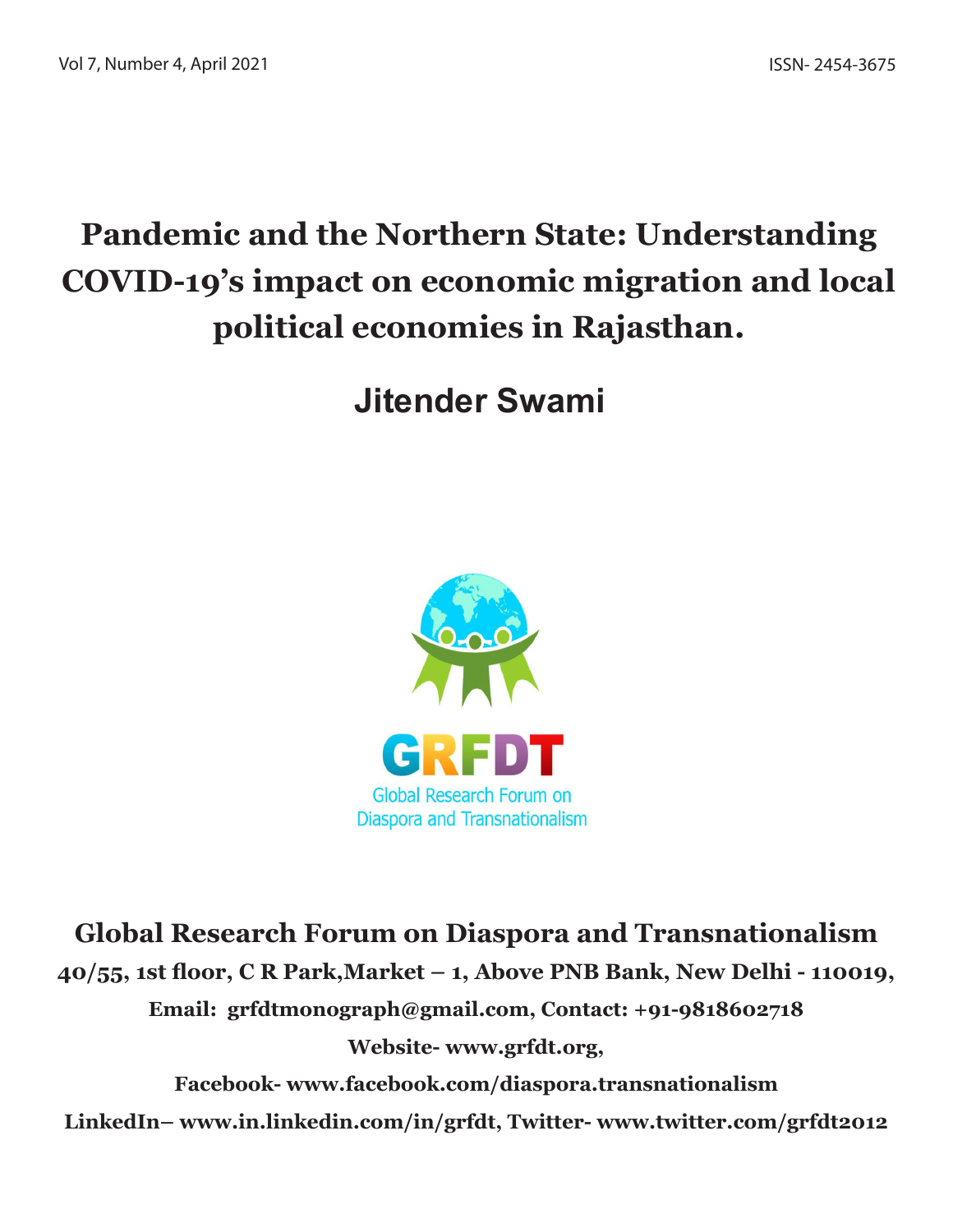### **Abstract**

The COVID-19 economic crisis is the most severe economic shock that the Indian economy has faced in the last 30 years. Its severity can be attributed to both the pandemic as well as the failure of the government to address the public health crisis in an effective manner. The Indian government announced a nationwide lockdown in the month of March as a response to the pandemic which resulted in a reverse migration crisis causing the economic migrants to return to their villages from the urban production houses. They had to move back as their means of survival were completely lost due to restrictions on work and halted economic activity. This movement back to villages had critical implications for both the migrant workers and the economy. This paper aims at examining these implications of the reverse migration crisis on local political economies with special reference to migrant labourers in Rajasthan. For a detailed understanding of economic activity, employment patterns and condition of migrant lives during the lockdown, this research imparts a region-wise analysis of local political economies in terms of agriculture, industry, and service sector in the state. This paper also examines how the state policies and guidelines during the nationwide lockdown happened to be ineffective and unfavourable for the poor and lacked focus on migrant laborers. This research is based on secondary data collected from local newspaper reports (from 25th March to 1st June), newspaper articles, surveys, and government websites.

**Keywords:** COVID-19, Labour, Migration, Livelihoods, Lockdown, Economic crisis

Author(s): Jitender Swami

Statement: All the views expressed in the paper are of the author(s).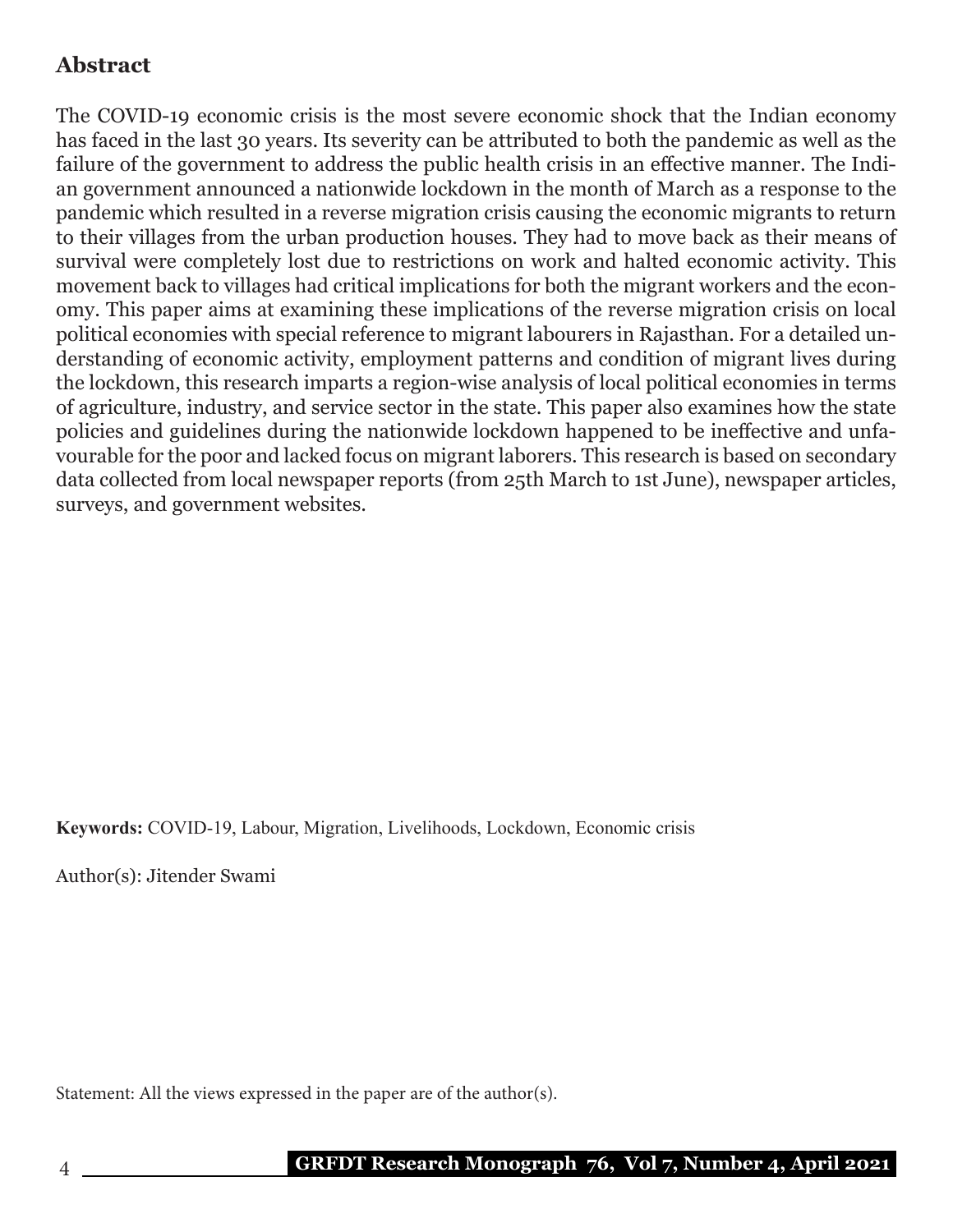# **Pandemic and the Northern State: Understanding COVID-19's impact on economic migration and local political economies in Rajasthan**

## **Jitender Swami**

#### **Introduction**

The corona virus pandemic followed by the nationwide lockdown in India has affected the economic activity to the extent that GDP for the first quarter of the financial year  $2020-21$  had contracted by  $23\%$ <sup>1</sup>. The impact has been higher on poorer states as interstate and intrastate migration is extensive in these states and Rajasthan is one of them. Rajasthan is among the four BIMARU (Bihar, Madhya Pradesh, Rajasthan, and Utter Pradesh)<sup>2</sup> states in India that are categorised for their backwardness and low development. Also, it stands at 29th rank among 37 states and union territories in the Human development index (HDI) with an HDI of 0.6283 . In Rajasthan's local political economies, there has been a shift in livelihood strategies for survival due to changing economic structures in last few decades. The contribution of agriculture to the state's GDP has declined from 38.61% (1996-97) to almost 26% (2019-20) in the last three decades<sup>4</sup>. However, as much as 62.5% of the population is still dependent on agriculture. It is not that the absolute agriculture production has decreased but the share of secondary and tertiary sectors in economy of Rajasthan has seen relatively much higher growth over time, and the economy has transferred from agricultural to a wage-labour market economy (Khandelwal and Shankar, 2014).This shift to wagelabour economy, sometimes creates an understanding that migration as a livelihood strategy results from the growing manufacturing and service sector. However, migration in Rajasthan is more a result of push factors than pull factors. The increasing dependence on limited resources in rural areas has led to the loss of income opportunities in rural areas, and lack of livelihood opportunities has pushed the working population to opt for migration as a livelihood strategy. As many as 1 See https://indianexpress.com/article/business/economy/economy-slowdown-gdp-contraction-minus-23-

9-per-cent-6578116/

2 'BIMARU' is a term used in Hindi whichliterally means sick and unhealthy. 3 (Subnational HDI - Global Data Lab, n.d.)

80% of migrant laborers in Rajasthan migrate due to lack of employment opportunities in villages. Besides poverty and lack of employment opportunities, social and political distress is another reason for socially marginalized communities to migrate out to obtain a new social identity in addition to a new livelihood source; therefore, migration in Rajasthan has been a mixed response to economic, social, and political vulnerabilities in rural areas (Sharma, Ali and Poonia, 2014). Many factors like high dependency ratio, lack of robust infrastructure, social inequalities, and inadequate policy implementation make Rajasthan's local political economies highly sensitive in an economic sense and highly exploitative in a political sense, especially during a crisis. Deep-rooted caste and gender discrimination make certain social groups more vulnerable to a crisis than others. This paper employs a sector-wise analysis to highlight the importance, vulnerability, challenges, and opportunities in local political economies of Rajasthan with reference to migrant laborers and reverse migration crisis in Rajasthan.

#### **Migration and employment patterns in Rajasthan**

Rajasthan's migration pattern has mostly been rural to urban, with more than 85% of migrants moving from rural to urban. There are various reasons to migrate, but most commonly, it is economic, an estimated 4.7 million out of a total of 5.8 million migrants of Rajasthan migrate in search of employment and more than 60% of total Rajasthani migrants opt for intra-state migration, and the rest 40% for an interstate (Sharma, Ali and Poonia, 2014).Though Rajasthan is primarily a supplier of migrant workers<sup>5</sup>, it is also a destination for economic migrants from other states Uttar Pradesh, Bihar, and West Bengal. Nonetheless, the lockdown has removed employment sources in urban areas, thus

<sup>4 (</sup>*Economic Review 2020-21*, n.d.), (*Economic Review 1999-2000*, n.d.)

<sup>5</sup> Planning commission employment (vision2020) positions Rajasthan among the top 3 suppliers of migrant laborers in India.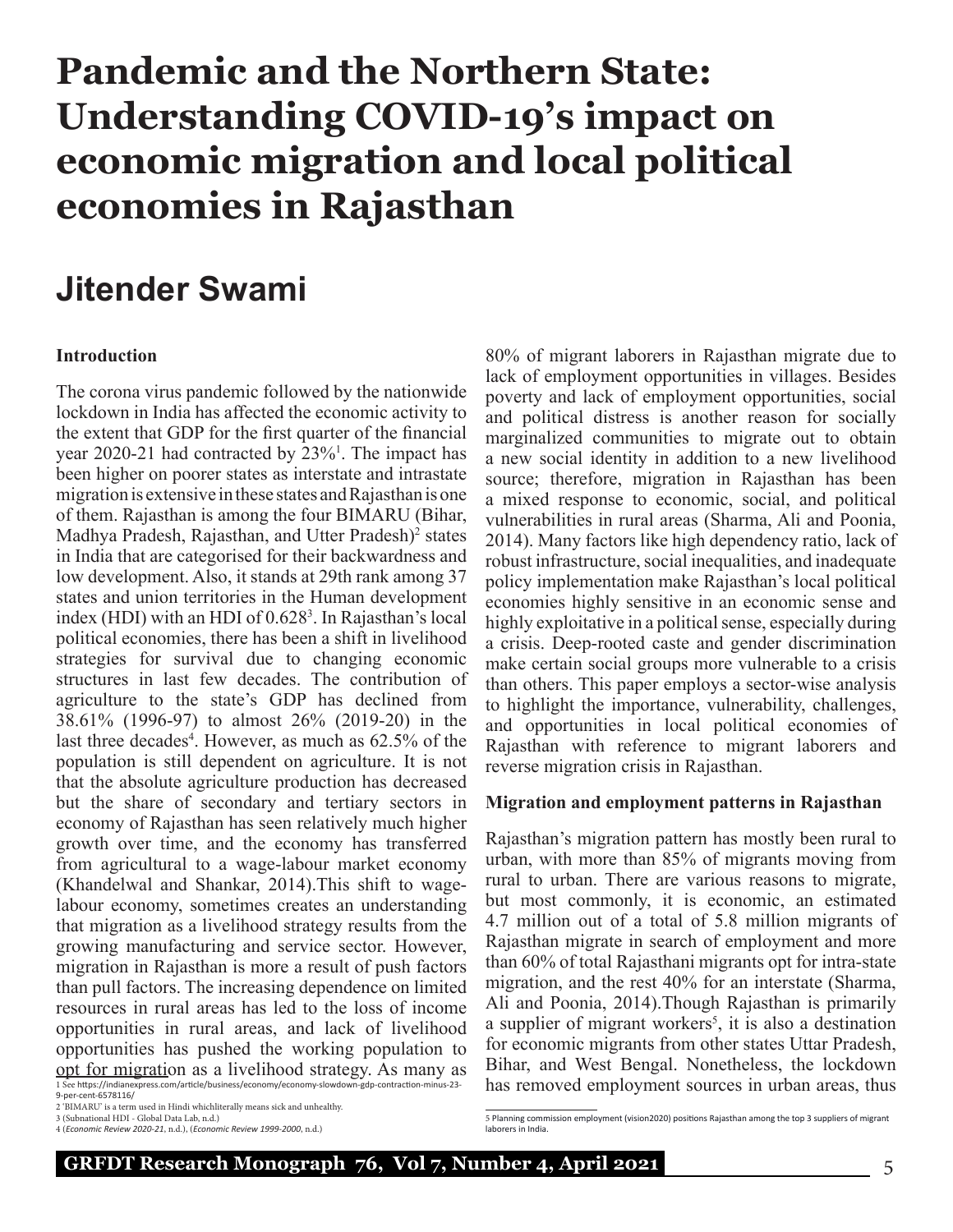disincentivizing further migration and leading to a reverse migration crisis; nearly 13 lakh migrants have returned to Rajasthan during crisis<sup>6</sup>. Now, coming to the workforce participation rate in Rajasthan, about 48.2% of rural males, 21.5% of rural females, 49.5% of urban males, and 9.8% of urban females participate in the workforce (PLFS 2017-18). These figures suggest a gender gap in workforce participation rate. When we further disaggregate the data, it is seen that, gender further impacts workforce distribution in different types of work especially in the case of rural workforce.

|        | <b>Table 1:</b> Workforce in Rajasthan by type of works (in |  |  |  |
|--------|-------------------------------------------------------------|--|--|--|
| $\%$ ) |                                                             |  |  |  |

|                             | <b>Self</b><br>employed | Casual work | Salaried/regular<br>wage |
|-----------------------------|-------------------------|-------------|--------------------------|
| <b>Rural</b><br><b>Male</b> | 64.6                    | 19.8        | 15.6                     |
| <b>Rural</b><br>Female      | 84.8                    | 11.3        | 4.0                      |
| Urban<br><b>Male</b>        | 45.4                    | 10.9        | 43.7                     |
| Urban<br>female             | 44.1                    | 12.8        | 43.0                     |

*Source: PLFS 2017-18*

Workforce distributed in different types of works is mentioned in Table 1.In aggregate, the workforce distribution indicates that self-employment constitutes the highest share of Rajasthan's workforce and as much as 85% of rural women are self-employed. Poorer states like Chhattisgarh, Rajasthan, Uttar Pradesh, and Jharkhand have higher self-employment rates than others; 65.3% of the workforce in Rajasthan is selfemployed, which is second highest in the country after 66.2% in Chhattisgarh. Self-employment has not been very profitable especially for women and it also does not generate any further employment<sup>7</sup>. The coming sections will discuss howthe pandemic had more severe implications for the self-employed and casual workers in the informal sector.

#### **Agriculture**

Agriculture in Rajasthan is a highly speculative and less productive sector due to its high dependence on 6 See https://www.thehindu.com/news/national/other-states/over-13-lakh-migrants-have-returned-to-rajasthan-official/article31755082.ece

7 More than 65% of self-employed woman in India can only earn below 3000 rupees a month and only 4% of self-employed in India generateemployment for others – (Jan Shahs2020).

the monsoon and the high dependence on this sector is in turn, also responsible for poverty prevalence in rural Rajasthan. 62.5% of the total population of Rajasthan is dependent on Agriculture and its allied activities and it accounts for 25.56% of the state's GDP. The state has 10 Argo-climatic zones, and produces a variety of crops, it is the largest producer of Mustard, Guar, caromseeds, Coriander, Fenugreek, Henna, Wool and second largest of Gram, Cumin seeds, Vegetables, and Milk<sup>8</sup>. Traditionally, Rabi crops in Rajasthan are harvested between March ending and April beginning; however, due to the pandemic, the rabi harvesting period fell under the nationwide lockdown triggering several impacts on this sector. Lakhs of migrant workers from Bihar and Uttar Pradesh and southern parts of Rajasthan fulfil the supply of laborers for harvesting. But the lockdown restrictions on mobility and transportation reduced the supply of migrant laborers and *combine machines* (also used as an alternative to manual harvesting) in the state which hindered the crucial timely harvesting<sup>9</sup>. Taking advantage of the scarcity of substitute harvest services (migrant laborers), the *combine* operators who had already moved in before restrictions also hiked their service prices. Earlier for rabi seasons, the charges for *combine machines* were between INR 1200-1400 per acre, however, this time it rose to INR 2000-3000 per acre<sup>10</sup>. To leave lands empty for pre-monsoon rains to make the land irrigational for Kharif cultivation, crops are harvested in the region by the first week of April, which means timely harvesting is critical for next season also. Nevertheless, due to lockdown, the lack of harvesting services made this season stretch until May, which exposed both Rabi harvest and Kharif cultivation to weather threats<sup>11</sup>. Also, the available labour in rural brick-kilns could not be used as an alternative due to skill mismatch. Considering that in brick kilns of northern Rajasthan, only laborers from Haryana and Punjab can simultaneously engage in agricultural activities due to their exposure and experience in identical harvesting techniques at their hometown (Only labourers who arrive specially for harvesting work from Uttar Pradesh, Bihar and West Bengal have expertise in the agriculture.).

The market for crops is another problem that farmers had to face as the lockdown influenced the operation of Agriculture market yards. For instance, in beginning of May, which is generally the peak of harvested crop supply in market yards, many yards of Sri Ganganagar

<sup>8</sup> See https://www.rajras.in/index.php/rajasthan/economy/agriculture/. 9 (2020, April 12). कोरोना और लॉकडाउन में दब रही किसानों की आवाज, फसल तैयार, काटे कौन (Voice of farmers is being suppressed in Corona and lockdown, Crops ready, no one to harvest). *Rajasthan Patrika*. 10 (2020, April 25). धान मंडियों में इन दिनों काम की भरमार, काम करने वाले नगण्य(Plenty of work in

Agriculture market yards these days, negligible workers). *Rajasthan Patrika.*<br>11 (2020, April 30). श्रमकि और थ्रेसर मलि नहीं रहे, मौसम ने बढ़ाई चतिा (Workers and threshers are not available, weather has raised concerns). *Rajasthan Patrika*.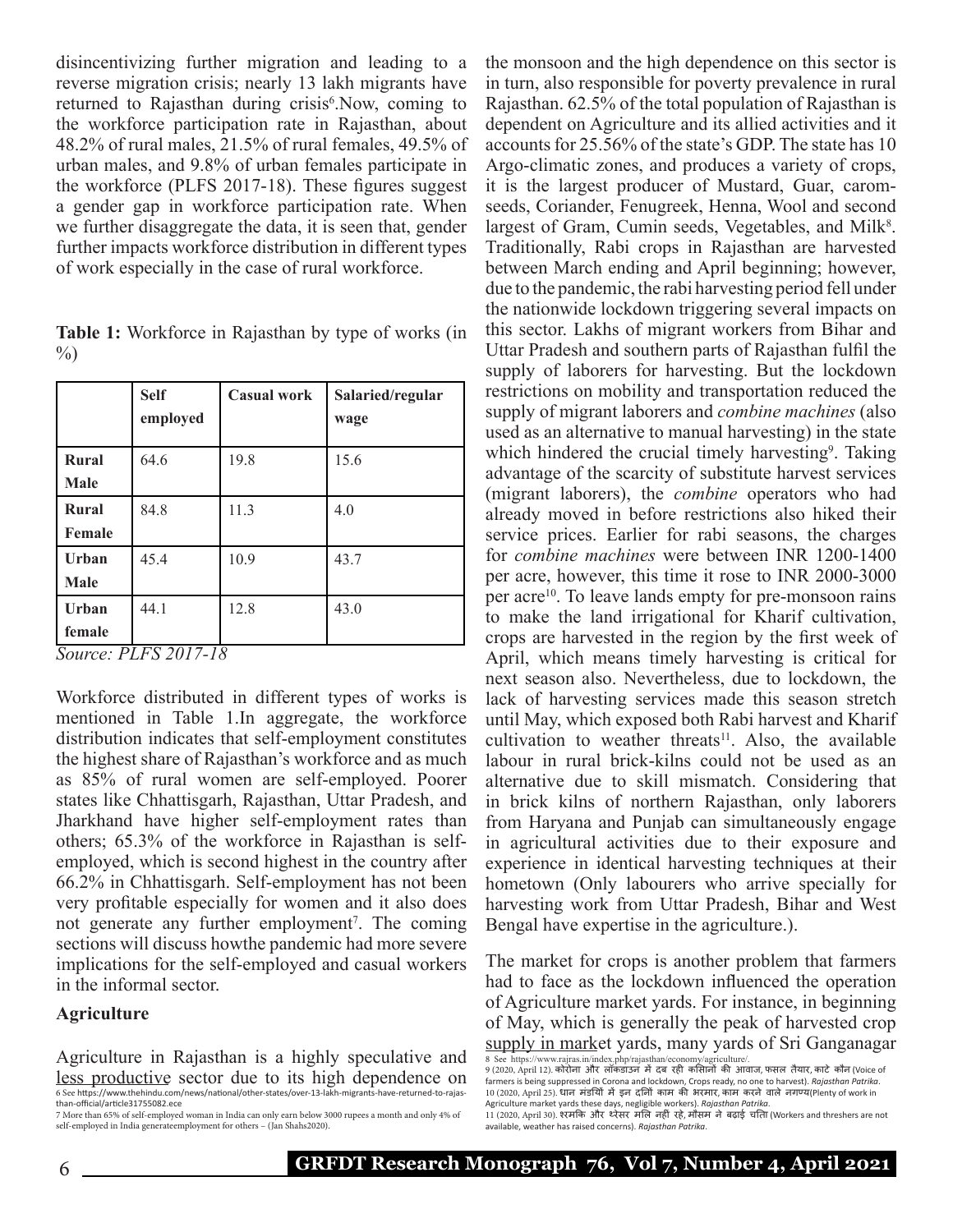were seen empty during this period. Only 95 out of 289 designations were filled in 13 Mandi Samitis of the district<sup>12</sup>. Moreover, the government procurement for crops also started in late April, that also only for wheat and no other crops. Consequently, the small and marginal farmers who managed to harvest their crops regardless of lack of harvesting services, could not find a market to sell their crops. By Mid-May, the state did start government procurement of all crops under Minimum Support Price (MSP), but MSP has also been exclusionary for many small farmers, the pre-existing exclusion from such a scheme can have grave effects on farmers. To sell under MSP, a farmer must have a minimum of 25 quintals of produce; this means that only produce of 25 quintals or above is considered for government procurement. This is problematic because a marginal farmer cultivating his small landholding cannot grow 25 quintals produce of a single crop especially under the advisory of multi cropping (most of the farmers choose to grow multi crops).As a result of this exclusion, most small and marginal farmers sell their crops to private bidders in market yards on much lower prices than MSP<sup>13</sup>. In normal conditions, as farmers do not harvest their crops simultaneously, the harvesting goes on from March to April, the harvested crops start reaching the market from March onward and the supply keeps on until May. Nevertheless, as the yards were shut and as private bidders opened buying in late May, the market was suddenly flooded with crops, leading to a plummet in prices. The sudden excess supply combined with the lack of storage facilities and workers in market yards exposed the grains in Mandi to pre-monsoon rains, and tonnes of produce washed away in the rain. The overall consequences for this sector are immense as62.02% of land holdings in Rajasthan are with small and marginal farmers (*Economic Review 2020-21)*. The high cost of harvesting, low prices for crops, and crop loss have led to funding deficiency for upcoming cultivation. Consequently, most of the small and marginal farmers will have to either borrow money or choose not to cultivate for next season $14$ .

#### **Food processing**

*Namkeen*in the snacks market has highest market share, and Rajasthan's Bikaneroriginated manufacturers are the largest producers of *namkeen* and savouries in India15. Despite the global presence of largescale production houses, this sector is heavily dominated by

the unorganized sector. Though most raw materials are processed outside the state; Rajasthan's food processing industry provides significant employment, income, and food supply in the state. Economy of Food processing is very crucial for livelihoods as it is dominated by self-employed unorganized individuals, particularly women. In the last five years, nearly 10000 youth and women have received training for food processing work in Kota to be self-reliable. The Bikaner region of Rajasthan is home to the leading FMCG and namkeen manufacturers of the country, including *Haldiram*, *Bikanerwala* (both now have manufacturing facilities out of the state), and *Bikaji* (2 manufacturing facilities, both in Bikaner)<sup>16</sup>.

Approximately 10000 units of micro food processing industries and 75 large-medium scale industries were operational in Rajasthan before the lockdown. The industry in Bikaner produced around 2 lakh Kilograms of food products daily and consumed 2 lakh Kilograms of milk a day as raw material generating a massive demand for milk, grains, oil, and species. Due to restrictions, these small units, as well as big plants, became non-operational thus leading to severe consequences. Previously, the industry had a turnover of INR 120 crore as 400 to 500 units were operational in Bikaner, but it has suffered a loss of around INR 50 crore during the lockdown<sup>17</sup>. Lockdown has also threatened the employment of 1.25 lakh people dependent on the Namkeen, Papad, and sweet manufacturing industry in Bikaner. As businesses went shut, most industrial laborers had to return home. however, in this sector, as claimed by owners, most of the units in Bikaner retained their workers in factory premises and made food arrangements for them<sup>18</sup>. This is because the industry prefers to retain laborers for the long term, and even new hirings are made based on old references of similar works. As the regional food is world-famous and remarkable for its taste, the taste's fragility is something that must be taken care of. Temporary workers cannot maintain the uniqueness of taste; for that, workers must be specialized and experienced. This characteristic of the industry makes permanent and experienced workers crucial to this industry. Which possibly decreases labourer's vulnerability during a crisis. As a result, there has been minimum reverse migration form Bikaner's food-processing industrial town<sup>19</sup>.

<sup>12 (2020,</sup> April 25). धान मंडियों में इन दिनों काम की भरमार, काम करने वाले नगण्य(Plenty of work in Agriculture market yards these days, negligible workers). *Rajasthan Patrika*.

<sup>13</sup> See https://thewire.in/rights/rajasthan-msp-wheat-procurement. 14 According to RCRCsurvey 2020 75% of their respondents in Rajasthan did not have funds for Kharif. 15 See https://www.researchandmarkets.com/reports/4450797/india-snacks-market-forecast-by-snacks.

<sup>16</sup> Seehttps://www.nextbigbrand.in/bikaji-taking-bikaner-and-its-bhujia-to-the-world/. 17 (2020, May 15). संभावनाएं अपार*,* सहयोग की दरकार(Immense possibilities, seeking cooperation).

*Rajasthan Patrika.*

<sup>18</sup> See https://www.outlookindia.com/newsscroll/bikaner-snack-manufacturers-take-care-of-workforceamid-lockdown/1801691.

<sup>19</sup> See https://www.outlookindia.com/newsscroll/bikaner-snack-manufacturers-take-care-of-workforceamid-lockdown/1801691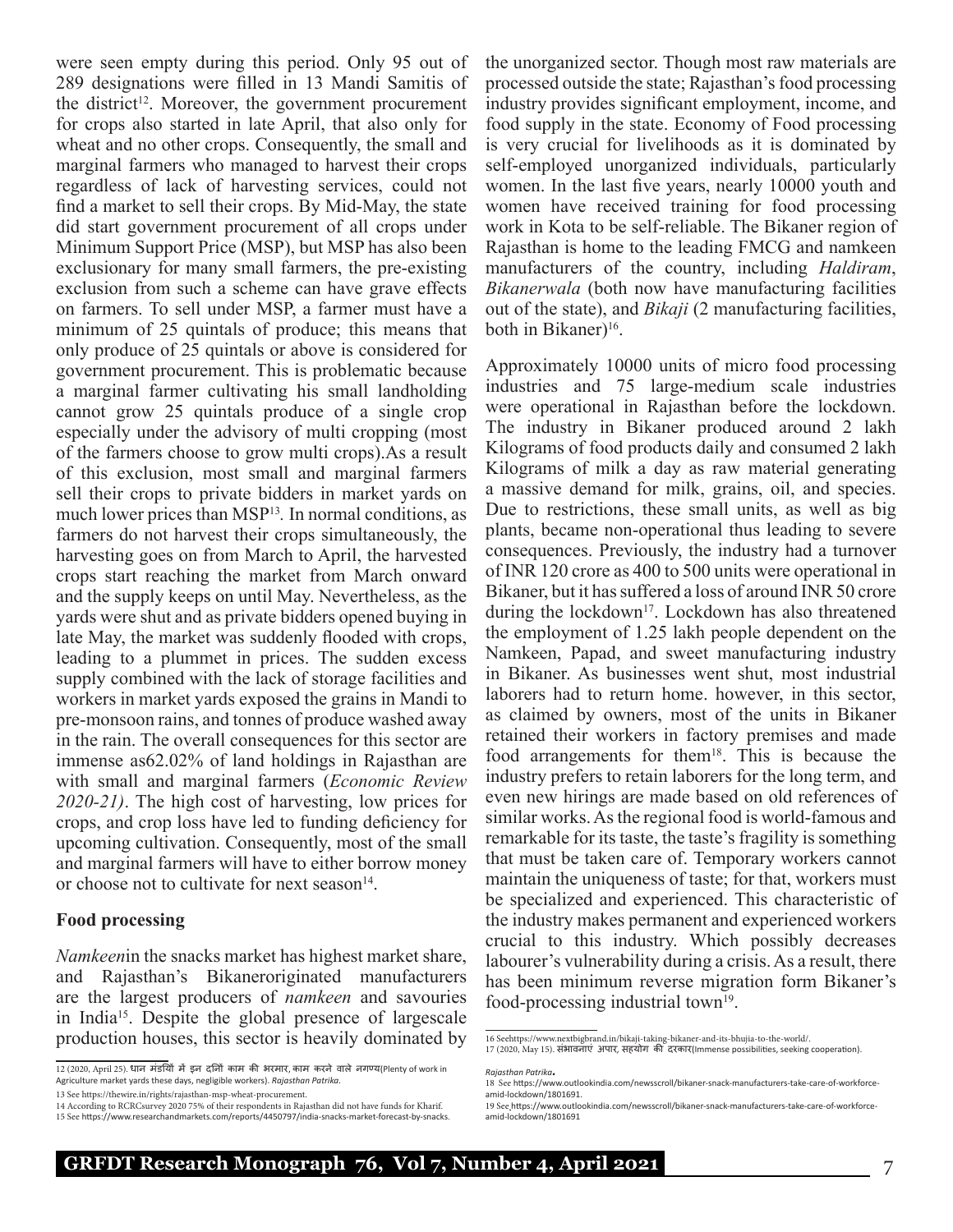#### **Animal husbandry and livestock**

Rajasthan has around 11.83% of the country's livestock, which is highest percentage in the country. The state also accounts for 12.93% of the country's milk production and 32.89% of wool production in the country. The animal husbandry sector contributes 8.7% to states' GDP and had a turnover of nearly 3000 crore rupees annually, which is more than one-third of the Agri sectors' GDP (IBEF, 2018). The disturbance in supply and demand chains due to lockdown, harshly affected the people who make a living out of it. The effects have been severe especially in districts where significant population depends on animal husbandry. One of these districts is Bikaner, Bikaner has a total livestock of 9,06,07520 and 70% of the total population in Bikaner is dependent on Animal husbandry and milk production.

As Hotels, Dhabas, and the food processing and manufacturing industry came to a halt and saw shutdowns, the market demand for milk dropped, price for milk at dairy and milk collectors fell to 15 - 16 rupees per litre, from about 31- 32 rupees before lockdown. Also, due to restrictions, most of the people were unable to sell milk even at these low prices. Low prices for milk in no way lowered the economic costs of keeping animal husbandry. As the dairies (also distributors of cattle feed) went non-operational; it instead increased the prices for cattle feed, significantly raising the costs of animal husbandry. The consequence was visible as many people engaged in animal husbandry in Rajasthan even considered selling their livestock during the lockdown. Among the people who sold livestock during the lockdown, most of them did so because they needed money for survival and remaining because they could not manage to incur costs of feed and fodder (RCRC survey 2020). Though milk was being collected at half prices by dairies in the market, raw dairy products like milk, curd, butter, cheese, etc. saw a price hike due to closed processing plants and lack of transportation and supply chains. Bikaner, Sri Ganganagar, Hanumangarh, Jaipur, and other districts, where a notable percentage of the population depends on animal husbandry, had suffered significant income losses. Individuals, who were self-employed in agriculture and animal husbandry may not have lost employment due to nature of their work. Nonetheless, they have suffered serious damage to their incomes and survival means.

#### **Mahatma Gandhi National Rural Employment Guarantee Act (MGNREGA)**

The flagship rural employment program of the Indian state has attracted earnest attention during the last six months of policy discussion on the COVID-19 economic crisis. It has always been at the centre of policy discourse on rural unemployment, considering the positive impacts it has had. Studies have shown that MGNREGA significantly increases the female workforce participation rate (Ravi and Engler, 2009), and it also significantly increases expenditure on consumable and non-consumable goods in rural households (Liu and Deininger 2011). However, these studies were conducted in a span of 4 to 5 years and provide evidence of slow and steady improvements, and it is not feasible to perceive it as an immediate impact of the scheme such that it can be termed effective in a migration crisis. During the lockdown, India's unemployment rate increased from 8.4% in mid-March to 24% in May; This rate soon fell to 11.6% by the 2nd week of June as soon as relaxations in lockdown were announce $d^{21}$ .

The decrease in the unemployment rate was not a sign of the economy going back to normal as it decreased due to an enormous increase in MGNREGA engagement. A total of 3.5 million new applications were received for MGNREGA within fifty days between April 1st to May 20th, which is the highest since the scheme's launch. Whereas only 1.5 million new applications were received for the whole fiscal year of 2019-20<sup>22</sup>. This enormous MGNREGA engagement points to the scale of the country's unemployment crisis due to the Pandemic. In Rajasthan, during the Pre-COVID-19 period, more than 10 lakh workers used to attend the MGNREGA work daily in the first fiscal quarter, but in April 2020, just 2.96 lakh workers were reported to be working, and out of 10716 Gram Panchayats, only 6282 Gram Panchayats received workers<sup>23</sup>. This low attendance was due to three primary reasons. First, it was the peak harvesting season of Rabi crops; second, most of the labour was in-transit due to the reverse migration crisis; and third, the public group works under MGNREGA other than category B were restricted under the lockdown guidelines. Interestingly, within three months, as relaxations were announced, the number of workers engaging in MGNREGA in Rajasthan increased from 2.96 lakh in April beginning to 112.89 lakh as of  $18-06-2020^{24}$ . Furthermore, state-wise, this was the second highest MGNREGA engagement in the

23 (2020, April 21). मजदूरों का मनरेगासे सोशल डिस्टेंस (Social distance of laborers from MGNREGA). *Rajasthan Patrika.*

<sup>20</sup> See http://animalhusbandry.rajasthan.gov.in/livestock\_census.aspx.

<sup>21</sup> See https://economictimes.indiatimes.com/news/economy/indicators/unemployment-rate-in-india-at-24-for-the-week-ended-may-17-cmie/articleshow/75821968.cms

<sup>22</sup> See https://www.hindustantimes.com/india-news/3-5-million-new-enrolments-under-mgnrega-as-distressed-workers-return-to-villages/story-aDJHYz0vz1tSeLleIhVT7I.html

<sup>24</sup> See https://nrega.nic.in/netnrega/mgnrega\_new/Nrega\_StateReport.aspx?typeN=1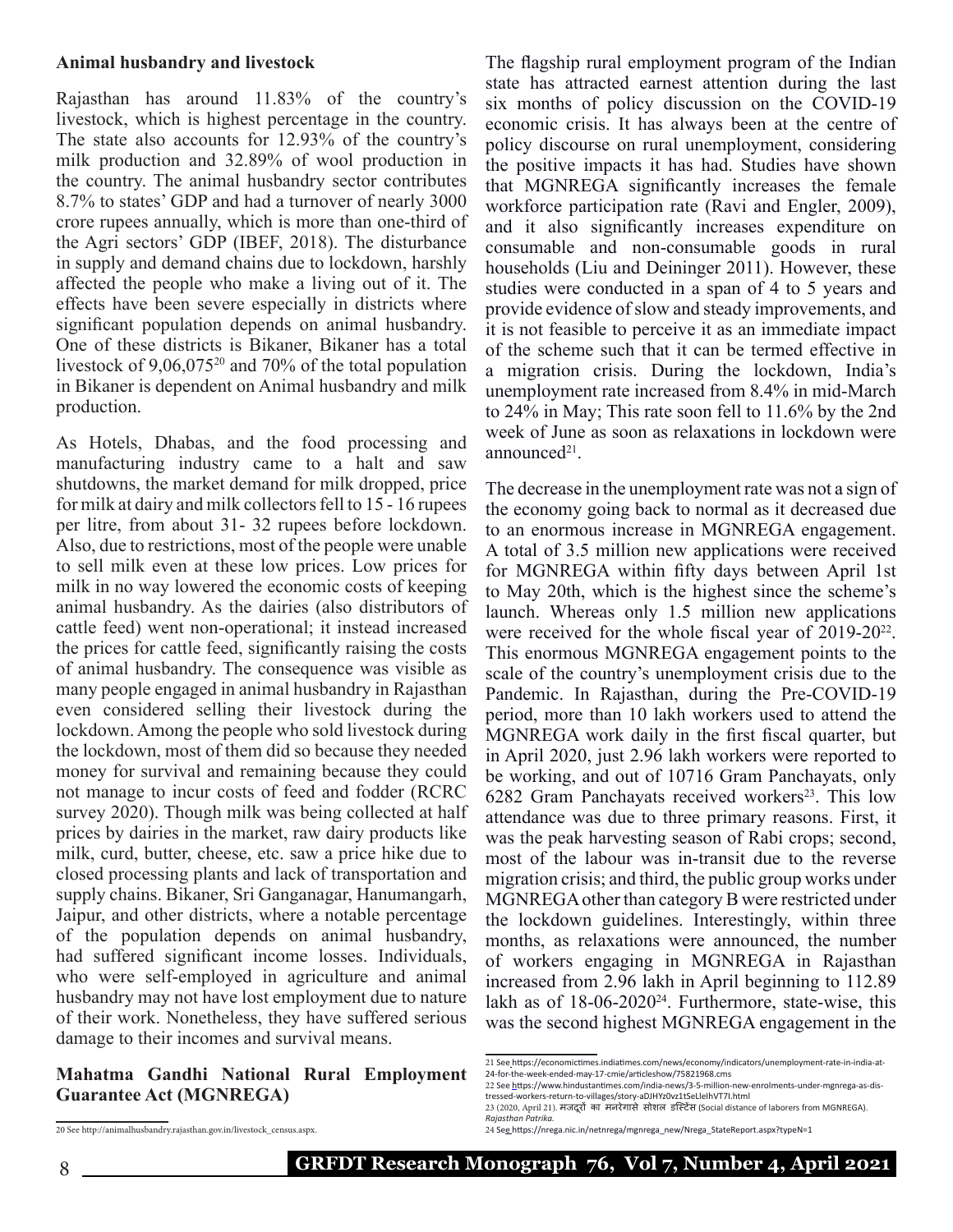country after Uttar Pradesh<sup>25</sup>.

The timing of 100 days of employment under this program is generally such that it perfectly absorbs agricultural laborers and farmers who become seasonally unemployed during April, May, and June. This time, the state witnessed three different types of unemployed laborers; the first, the seasonally unemployed laborers; second, laborers who lost employment domestically due to lockdown; and the third, unemployed laborers who migrated back from other states. All three groups of unemployed people generated the estimated surplus in MGNREGA. In normal conditions, seasonally unemployed laborers have chances of doing work in other works like construction. Due to the lockdown, 92% of existing construction workers already lost employment for several days<sup>26</sup> and generated a huge surplus in the first group of laborers. This higher engagement of laborers in MGNREGA created a delusion of the economy getting back normal.

Many state governments, including Rajasthan, assumed that MGNREGA was absorbing the unemployed migrants, but this was not the case. Several reasons and significant evidence indicate that MGNREGA did not help much to counter the crisis and reduce the impact on migrant lives. Firstly, though the state governments captured data in a disaggregated manner<sup>27</sup>, it mistakenly established a strong link between increasing MGNREGA engagement and migrants returning home; in reality, however, the unusual engagement was primarily shredded by the attendance of laborers who lost employment domestically. RCRC household survey shows that in Rajasthan, only 3.7% of migrants who returned home actually registered for MGNREGA, while 65% of them had no work, and near 24% started working in agriculture. This false reliance prevented other policy measures that could have been taken; instead, the state governments continued promising employment under MGNREGA works<sup>28</sup>. Secondly, The MGNREGA has always been regarded as an unproductive economic activity because, most of the projects assigned under MGNREGA, in practice, only constitute natural resource management projects like digging wells, maintaining ponds, constructing, and cleaning water bodies, road infrastructure projects, and construction of other public goods $2^9$ . These projects do not have direct forward linkages and only

contribute to social overhead capital (SOC) creation, which only benefits the economy in the long run. In many instances, workers are even assigned to improve rural landlords' private properties, neither benefitting the economy nor the laborers. Thirdly, the low wage rate under MGNREGA is another concern for migrants. According to Jan Sahah Survey (2020) most casual workers typically earn between 200-400 rupees and sometimes above that (which is above the MGNREGA wage rate). Meanwhile, MGNREGA average wage in Rajasthan for the year 2020-21 is just 172 rupees a day30despite the promise of 220 rupees.

The primary idea behind a public safety net program like MGNREGA was to provide wages that can compete with rural labor market prices. Even though MGNREGA succeeded in pushing agricultural wage in the early years of its launch, it no longer competes in these markets and has failed to reduce rural to urban migration (Khanna, 2010). Furthermore, Wage-labour employment contributes almost 53% of rural household expenditure, and MGNREGA only accounts for just 4% of this expenditure (CMF 2011), suggesting that household expenditure goes way above minimum wages in MGNREGA**.** Despite being paid such low wages, lakhs of people opting for MGNREGA works shows their inability to find a job that can pay them more than 172 rupees a day and not an 'economy' getting on track. MGNREGA, for sure, has benefited the state in generating instant employment in an economic crisis but has not been very fruitful for migrant workers during COVID-19.

#### **Tourism**

One of the most significant sectors, tourism accounts for 15% of Rajasthan's economy. Hotels in Rajasthan employ 13% of total rural to urban intra-state migrants. The months of April, May, June, and July were the least visited months for tourists even before lockdown<sup>31</sup>, which means the economy dependent on tourism in these months can barely manage the fixed costs. The hospitality industry usually faces a significant decrease in revenues in these months. Due to lockdown, the industry was entirely shut in April and May and could not even manage fixed costs. Consequently, as much as 80% of workers and staff employed in hotels lost their jobs by June, and the remaining 20% faced acute salary cuts, this has been more severe in global brand hotels as compared to domestic ones $32$ . Also, as media houses brought to the state's attention that Migrants arriving

<sup>25</sup> See https://timesofindia.indiatimes.com/india/with-57-lakh-workers-up-pips-rajasthan-as-top-nregs-employer/articleshow/76396154.cms

<sup>26</sup> See https://idronline.org/covid-19-voices-from-the-margins/

<sup>27</sup> See https://www.hindustantimes.com/india-news/covid-19-rajasthan-labour-dept-captures-data-of-45- 98-lakh-workers/story-Z3eO2LovFV9d5Q6Suf1H0L.html

<sup>28</sup> See https://timesofindia.indiatimes.com/city/patna/all-returned-workers-will-be-provided-employmentin-bihar-says-nitish-kumar/articleshow/75924967.cms

<sup>29</sup> MNREGA works field manual.

<sup>30</sup> See https://nrega.nic.in/Netnrega/stHome.aspx

<sup>31</sup> Annual progress report 2018-19, Department of tourism, Rajasthan 32 See https://timesofindia.indiatimes.com/city/jaipur/job-losses-in-hotels-rise-up-to-80-employees-face-

over-50-pay-cut/articleshow/76414720.cms.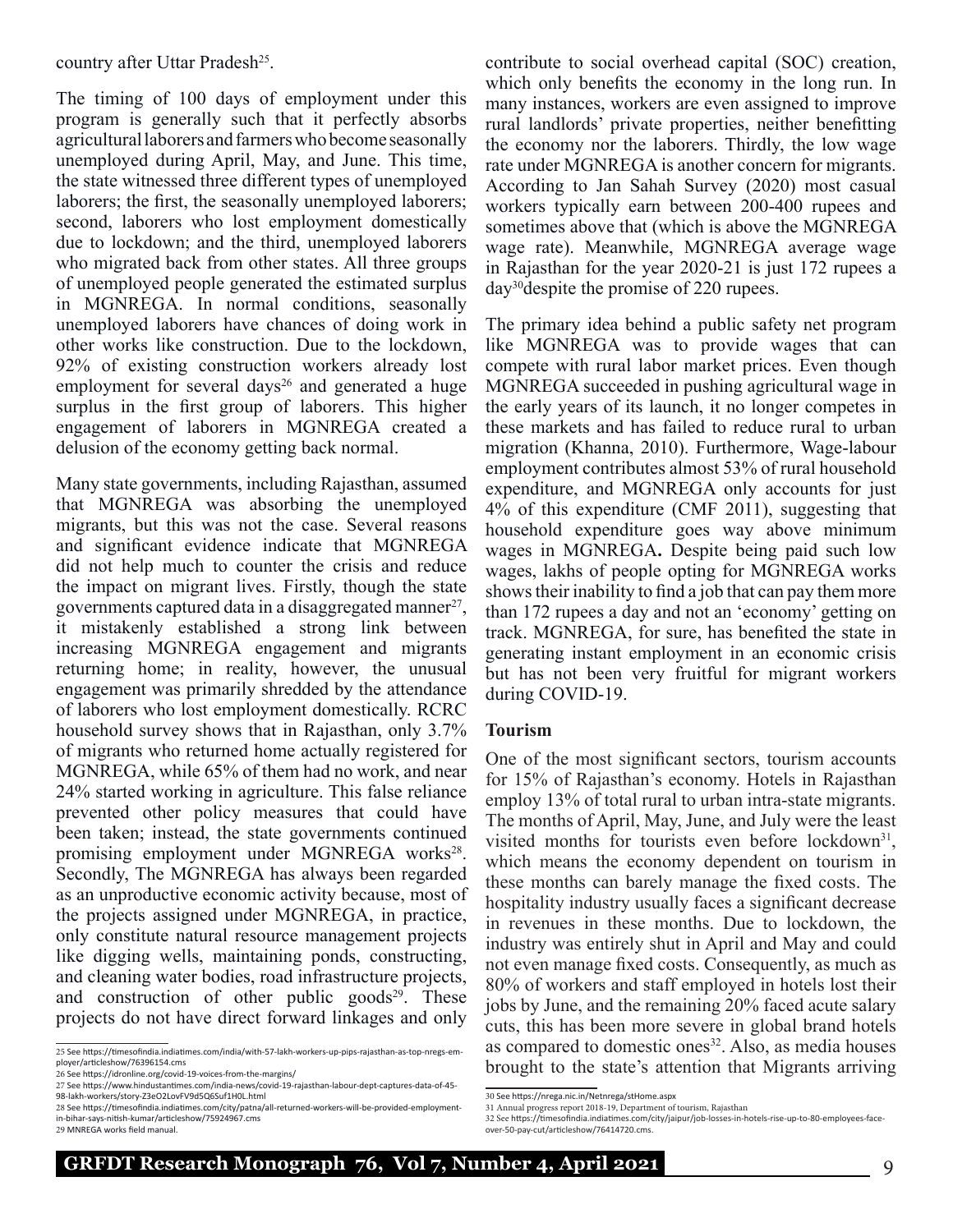from foreign countries should be quarantined in hotels and that they must pay for it, it was the only panacea of this period for hotel business<sup>33</sup>. These hotels being quarantine centres under Vande Bharat Mission, showed less severity in layoffs and salary cuts. However, this quarantine business for hotels was not a way of making a profit but it helped retain some staff; still, the fixed costs overpowered the profit margins. Also, it becomes hard for tourism as a luxurious consumption to find its place in a crisis as people have changed preferences during an economic shock. For instance, in the lockdown, people diverted their expenditure to special foods like rice, pulse, flour and vegetables from other foods like biscuit, bread and chips.

#### **Industries**

Table 2 below presents an overall picture of the impact of the nationwide lockdown and reverse migration crisis on Rajasthan's industrial sector.

**Table 2:** Industrial labour force in Rajasthan before and after lockdown

| <b>Industries</b>        | <b>Operation</b>                                                                           | before   | Operation        | in                  |
|--------------------------|--------------------------------------------------------------------------------------------|----------|------------------|---------------------|
| by size                  | lockdown                                                                                   |          |                  | lockdown (as on 2nd |
|                          |                                                                                            |          | <b>May 2020)</b> |                     |
|                          | Units                                                                                      | labour   | Units            | labour              |
| Largescale<br>industries | 390                                                                                        | 17 lakhs | 190              | 7 lakhs             |
| <b>MSMEs</b><br>$\sim$   | 4.5 Lakh<br>$\mathbf{n}$ $\mathbf{1}$ $\mathbf{n}$ $\mathbf{n}$ $\mathbf{1}$ $\mathbf{24}$ | 32 lakhs | 7000             | 1.10 lakh           |

Source: *Rajasthan Patrika34*

During the lockdown, some industrial units were operational, some were partially operational, and some were entirely non-operational. The labour also was in different conditions; some of the migrants were working during lockdown, some of them were made to stay without work, some walked their way home back, some of them were stuck in-between, and some of them were already home for the festival of Holi. This section will discuss these conditions in a disaggregated manner in some of Rajasthan's major industries and will also discuss the magnitude of their importance for Rajasthan's economy and laborers.

Brick-kiln is one of the industries that were partially

33 (2020, May 11). खबर का असर: मिलेगी होटल इंडस्ट्री को संजीवनी, तय की जा रही नईव्यवस्था (Impact of news: Hotel industry will get lifesaving, new system is being decided). *Rajasthan Patrika.* 34 (2020, May 3). कैसे शुरू हो कल-कारखाने: कहीं श्रमिकों का पलायन तो कहीं सरकारी तंत्र बना बाधा. (How to restart the factories: either the migration of labourers or the government system became a hinderance). *Rajasthan Patrika.*

operational in Rajasthan even during lockdown because most of them are situated in rural areas, and the migrant laborers reside with their families in the factory premises or near factory premises in temporary homes built by them. As this industry generally employs entire migrant families, Brick-Kiln is also one of many industries where child labour and bonded labouris a severe issue (In Rajasthan, there are estimated 3 lakh bonded labour across the state in brick-kilns)<sup>35</sup>. Even when the state has been strict about child labour and the child labour prohibited age is 18 years, which is beyond the national law of  $14$  years<sup>36</sup>, child labour in many industries, including mining, Brick-kiln, and agriculture, is severely prevalentin Rajasthan (Sharma 2014). The workforce in brick-kilns includes migrants from Uttar Pradesh, Bihar, Punjab, Haryana, and intra-state migrants from Rajasthan and they arrive in November and stay till May. The working and living conditions in this industry are, in addition to the long working hours, deplorable. Advance wages often tie families to a kiln for an entire season, lower the wage rates, and force them to work for long hours (Sharma, Ali and Poonia, 2014).

The months that fell under lockdown are crucial months of Brick-Kiln. There are 1714 brick-kilns across the state,of which 844 belong to three districts, which are Ganganagar, Hanumangarh, and Jaipur<sup>37</sup>. Out of 1714, the state allowed as many as 1500 Brick-kilns to operate in mid-April after one month of lockdown<sup>38</sup>. The work could not be restarted like pre-lockdown because the working conditions depended on COVID-19safety guidelines. There were chances that under the new guidelines, the workers may get better working and living conditions, and the increased surveillance can significantly reduce bonded and child labour issues, but any policy negligence could also make the situation worse and the later was indeed what happened. The brick-kiln work had to be restarted as May-June is the only month when these units stay operational, because all units go shut during the monsoon. Generally, these migrants leave for home once in a year, at the end of May, because, after that, most of these units go shut, but when to leave, also depends on their previous earnings. When the units have been closed for a month, the savings were to be spent for living expenditure creating a need to work till June, which is a month of extreme summer heat.

The conditions are also precarious in mining industryas

<sup>35</sup> See https://centreforchildprotection.org/old/baseline-Rajasthan-Report-FINAL-EXT-feb-2017-1.pdf.

<sup>36</sup> See https://labour.rajasthan.gov.in/ActsAndRules.aspx. 37 See https://energy.rajasthan.gov.in/content/dam/raj/energy/common/Annx-%203.pdf.

<sup>38</sup> See https://www.constructionweekonline.in/business/13122-rajasthan-govt-permits-brick-kilns-to-operate.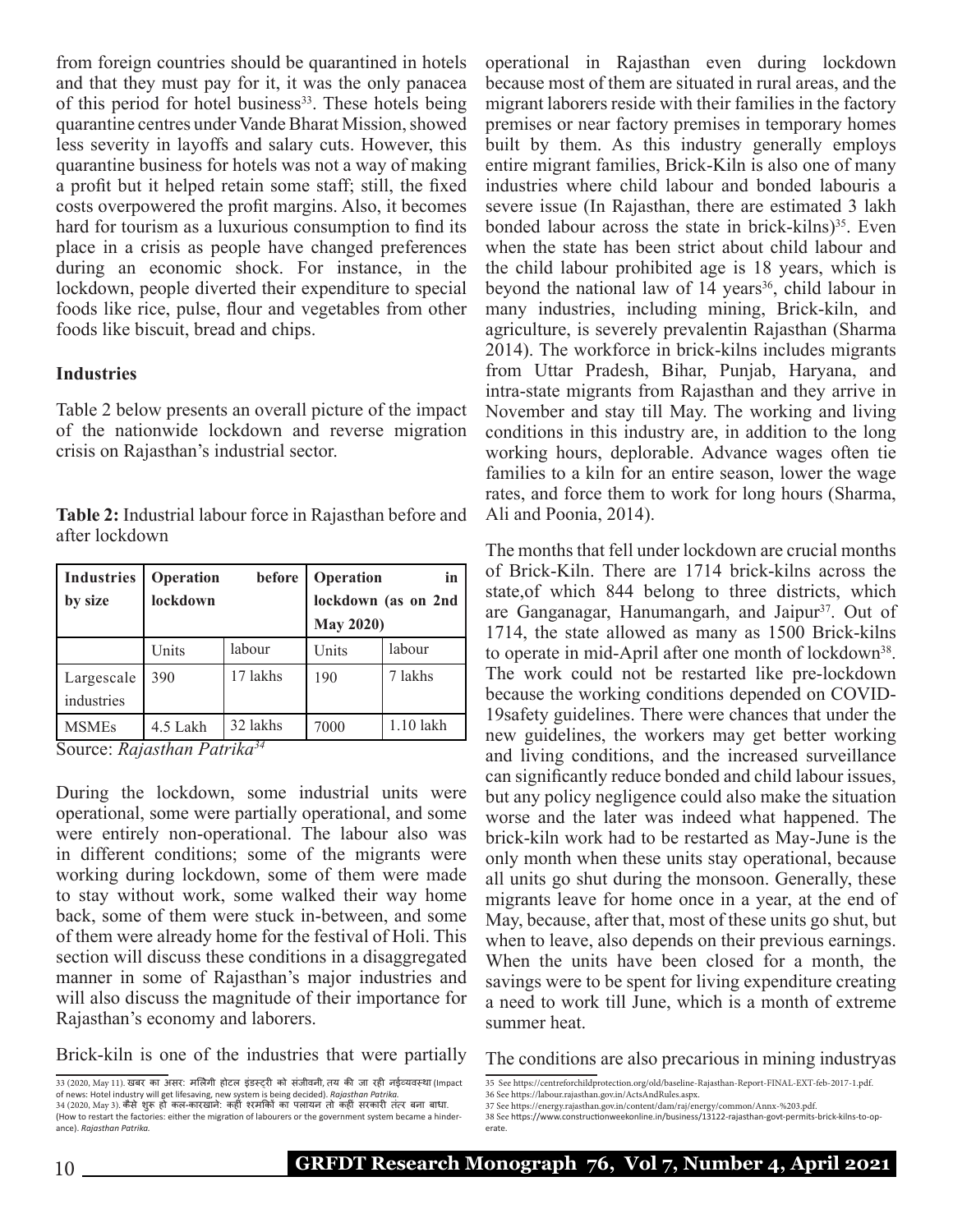workers have long working hours and hazardous working conditions, the industry produces mineral worth 40000 crores and generates revenue of INR 4000crores for the state (IBEF 2018). Rajasthan is the only state that produces high-quality lime and supplies it to various industries across the nation. The lime is used as a natural ingredient in Sugar, Pharmaceuticals, water sanitization, bleaching powder, and hypochlorite. The shutting down of the production of minerals had significantly affected other industries that are forwardly linked with minerals and mining. The industry supplies raw material for many other industries, including fertilizers and petroleum, which are industries of national importance. More than 2.3 million people are directly and indirectly employed in the mining industry, near 37% of them are women; children also form a significant part of the mining workforce (MLPC, 2013). The restrictionsunder lockdown had shut most of the operating leases across the state and scrapped the associated employment of near 2 lakh individuals.

Rajasthan's Marble industry also forms a significant part of the economyasRajasthan has substantial reserves of dimensional stones such as marble, granite, sandstone, and slate, with tremendous potential for exports and forward linkages with the construction industry. The Ajmer based Kishangarh Marble Mandi is the biggest in Asia and employs near 50000 laborers. The yard had a trade worth of INR 12000 crores every day, which was reduced duringthe lockdown to just INR 18-20 crores. In 200 marble-granite units of Chittorgarh district, more than 8000 individuals are employed. In Rajsamand district, there are 1800 marble mines, which are also linked to other cutters, gang saw, and transportation businesses; this marble business also employed nearly 50 to 60 thousand laborers. But due to lockdown the marble sector here has suffered a loss of almost INR 175 crore and as these businesses were shut, more than 1 lakh have lost employment<sup>39</sup>. The Kishangarh mandi association did organize the accommodation and door to door food for more than 10000 migrants from Bihar, Uttar Pradesh, and West Bengal and another 15000 laborers from these states were already on leave, who left for their home to celebrate the festival of Holi40.Nevertheless, the picture from the labourer's perspective looked completely different; laborers broughtit to attention of the media that the food being delivered to them is charged from their salary that the owners have not paid since April. Furthermore, the food and ration made available to the laborers are very

expensive. Many of the laborers only managed to eat just one meal a day. These precarious conditions were an apparent reason for laborers' desperateness to go home.Apart from that, the textile industry was also negatively affected on a large scale.

The textile industry of Rajasthan has a turnover of INR 42,000 crore and is a source of employment for many individuals (IBEF 2018). Most of the textile industries are based in Bhilwara, Pali, and Barmer. Bhilwara's industry has a turnover of 20000 crores and employs nearly 80000 individuals; it is the largest manufacturer of suiting fabrics and yarn. There are approximately 1000 textile units in Barmer with a turnover of 15000 rupees and gave employment to 35000 laborers before lockdown, and Pali has a turnover of INR 7000 crore<sup>41</sup>. The Sanganer printing and sewing industry cluster is very popular in India, and even exports manufactured garments. There are approximately 960 small scale firms operating in this area and it employs nearly 14600 people directly and indirectly and is one of the area's largest income sources. The industry is labourintensive; more than 80% of this industry's work is done manually. When the lockdown was imposed, the factories got closed, and the associated labour also lost employment. Most of the labour working here come from UP, Bihar, and from across the Nepal border. Due to sudden lockdown, most laborers have been stuck and are staying in the factory itself. The food is being arranged by the owners with safety measures $42$ . While the Sanganer print industry firms already suffer from Financial and logistic challenges (Tambi, 2013), and most migrants in similar industries live in precarious living conditions, it is not clear to what extent these units can provide standard living conditions and necessities during a crisis.

In addition to these industries, Rajasthan is also the largest cement producer in India; the state has 21 major cement production plants with a production capacity of 50 million tonnes per annum. It has 17% of the total cement grade limestone reserves of the country (IBEF2018). The lockdown sacrificed the most crucial season of the cement industries. The companies were even ready to work with a 10% production capacity in lockdown but could not work due to restrictions. The first quarter of the financial year from April to June is considered most important for cement production. After that, due to monsoon, the industry faces a demand shortage. The average annual demand for cement is 21.5 million tonnes; the first six months record sales of

<sup>39</sup> See https://theprint.in/india/its-marble-industry-has-come-to-a-halt-rajasthans-kishangarh-looks-likeghost-town-now/418246/.

<sup>40 (2020,</sup> April 1).दस हज़ार मजदूर बने परिवार का हिस्सा, पहुंचा रहे मदद(Ten thousand laborers became part of the family, delivering help)*. Rajasthan Patrika.*

<sup>41 (2020,</sup> May 15).संभावनाएं अपार, सहयोग की दरकार(Possibilities immense, cooperation needed).*Rajasthan Patrika.*

<sup>42 (2020,</sup> April 14).लॉकडाउन हुए मजदूर (Workers in lockdown). *Rajasthan Patrika.*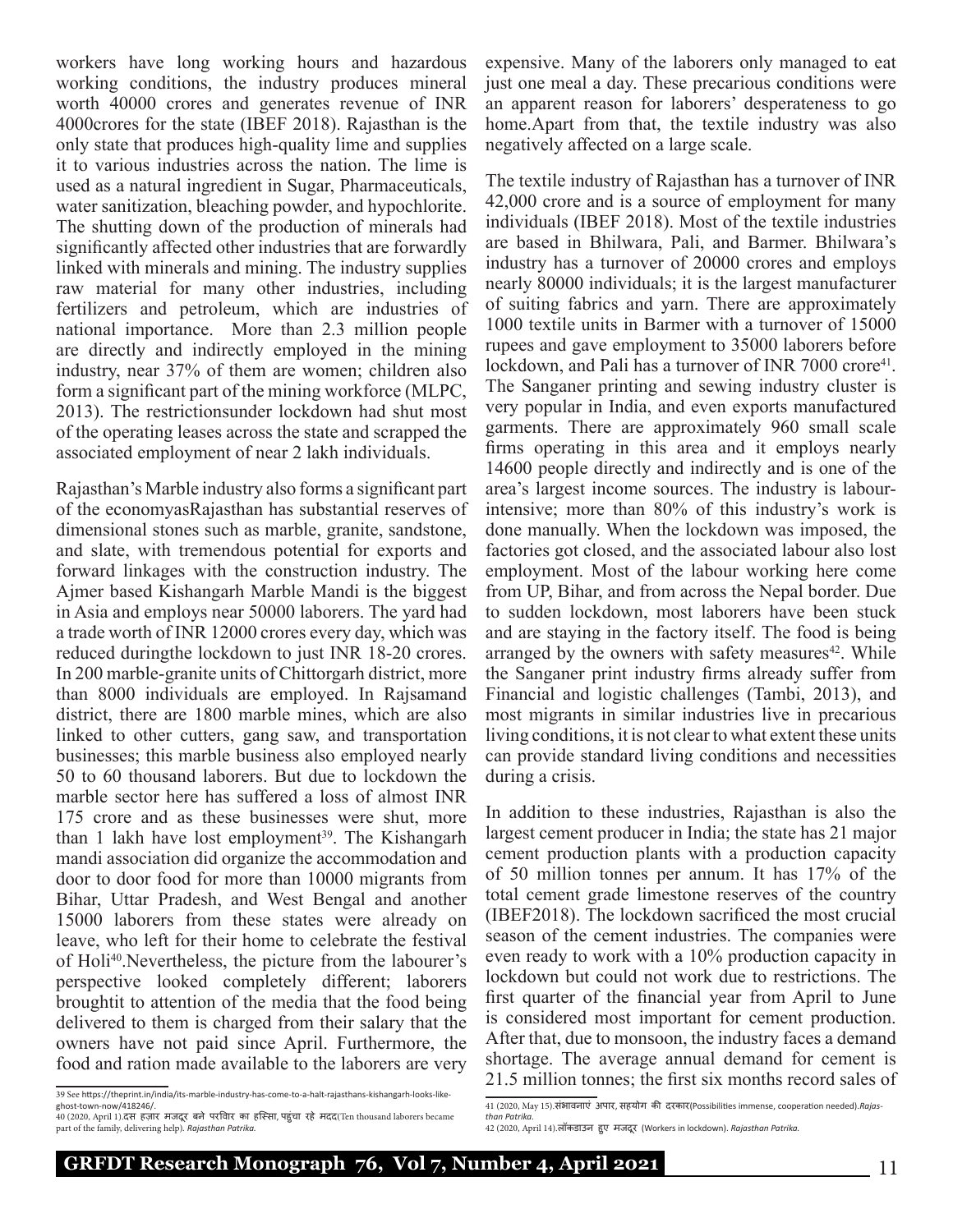9 million tons of which 5.5 million tons are sold in the first quarter<sup>43</sup>. It is expected that the demand for cement roofing will increase in rural areas due to reverse migration because projects will be picked up faster as there will be no labour scarcity in the construction business in rural areas. Moreover, due to expectations of good monsoon, cement manufacturers expect good crop production and increase in Agri income, leading to increased cement and construction demand<sup>44</sup>. Nevertheless, the rainfall in Rajasthan has been normal this year45, and most people migrate because they do not have land or employment in their hometown or the family business, and agriculture cannot be sufficiently profitable for the family. Thus, the profitability and Agri-income will be shared by more members if they do not migrate back. meaning their real income will decrease, which may reduce the demand for cement and construction.

#### **Implications for migrant labourers**

Small Sector Industries (SSIs)employ most of the labour in the state; these industries and their associated laborers have been most vulnerable during the pandemic. The problem with small scale industries is that they face financial and logistic troubles, making them more vulnerable during an economic crisis<sup>46</sup>. As a result, most of the labour working in these industries like brick-kiln, mining, textile, etc. is precarious both in terms of their working conditions and living conditions. For example, in Rajasthan's mining units, most of the workers work without helmets and masks (cost-cutting by owners), they live in cubicles made of a sheet that is no taller than 5 feet; also, there are no proper sanitation or safe drinking water facilities in spaces where migrants live (Sharma, 2014). These conditions depict the reality that most of the industrial labour live in. As the lockdown was imposed and these industries went shut, the condition for these units became bad to worse. Amid this situation of lockdown, we see owners making claims of organizing accommodation for laborers, however, these claims lack reliability, because these industries which could not manage to or did not intend to provide satisfactory living and working conditions for workers under normal circumstances, therefore it is highly unlikely that these conditions can be satisfactory

during a crisis. Example given below reflects upon the actual condition of life in factory premises during the lockdown.

> "I have never seen such bad days. I have been surviving on one meal a day," said 19-year-old Bajrangi Kumar, who has been working here since last year. Clad in a thin, torn vest with a towel wrapped around his waist, Kumar said he was not afraid of the virus and just wanted to go back home, especially since they were not being paid any wages**.** *The Print47*

These words of a labourer from Kishangarh Marble Mandi, the largest marble association in Asia, which trades in thousand crores rupees, speaks of the precarity of migrant lives during the lockdown. The workers staying on-premises were not being paid wages, not even the wages that they earned in March; in addition to that, the money laborers saved was used to feed them by most of the associations and factory owners (Yadavar, 2020). The scale of such an impact is severe and monumental as more than 80% of the industrial units in Rajasthan fall under the category of small-scale industries. It is not logical to blame it all on industries because it costs around INR 6000 per month per worker to keep them on-premises and it is not economically feasible for already loss-making units running out of business. However, the government could have subsidised the living facilities for migrants, which clearly was not the case. Even with the best management of resources, if it is impossible for industries to accommodate labourthen govt should have stepped in to subsidize help, but instead, the government took many such policy measures that made conditions more vulnerable. First, while making relaxations, the centre issued guidelines that only industries which can keep their workers onpremises can start operating without considering that it might lead to employers forcing their laborers to stay in the factory even when it is logistically not plausible for the SSIs to keep them on-premises. Government also did not consider that this might lead to exploitation of bonded and in-debt labour who are already forced to work for more than maximum hours and are not allowed to go home. The state government also escaped its responsibility by refusing to pay wages to laborers for the moratorium period under ESI and advised the owners to pay by themselves. Similarly, Railways also refused to pay compensation to families of 16 migrants

<sup>43 (2020,</sup> April 15).सीमेंट उद्योग खो रहा सबसे कीमती सीजन, अब राहत की आस(Cement industry is losing the most precious season, now there is hope for relief).*Rajasthan Patrika.*

<sup>44</sup> See https://economictimes.indiatimes.com/markets/stocks/news/reverse-migration-likely-to-be-a-boonfor-cement-roofing-companies/articleshow/76386727.cms?from=mdr.

<sup>45</sup> See https://www.hindustantimes.com/jaipur/parts-of-rajasthan-receive-light-to-moderate-rainfall/story-zy6QF9nc2LxE7XmJ7UtxKJ.html

<sup>46</sup> See https://www.businessinsider.in/business/startups/news/a-new-survey-shows-startups-msme-firms-arerunning-out-of-cash/articleshow/76398244.cms.

<sup>47</sup> See https://theprint.in/india/its-marble-industry-has-come-to-a-halt-rajasthans-kishangarh-looks-likeghost-town-now/418246/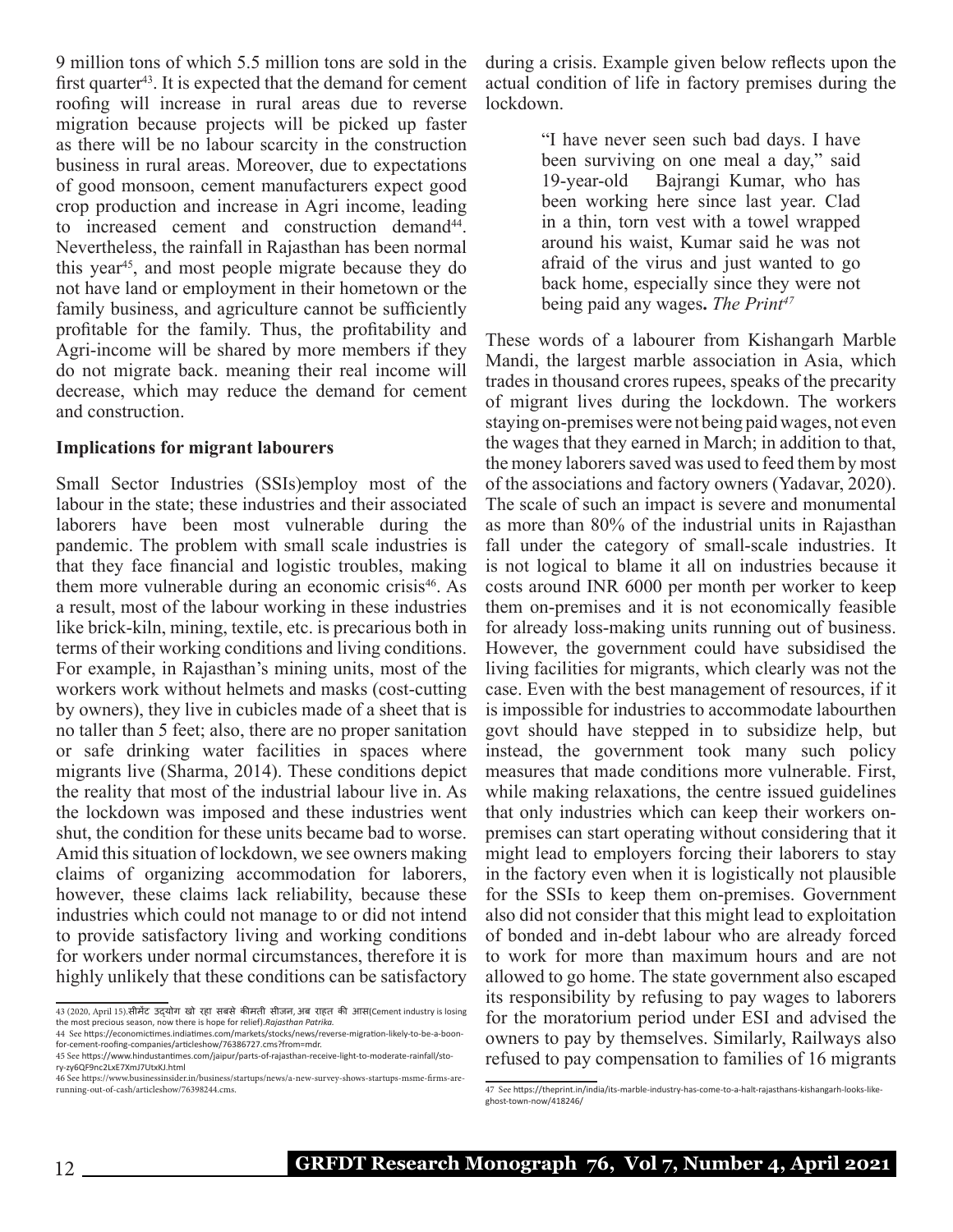who were killed in a train accident in Maharashtra with an excuse that the nature of accident did not fall under the category for compensation<sup>48</sup>.

Furthermore, the state government in April legalised it to ask workers to work for 12 hours a day so that more production could take place with less quantity of labour<sup>49</sup>. This is very problematic because long working hours is already a severe problem in many labourintensive industries and many laborers are illegally forced into longer working hours, this guideline further in a way legitimised the exploitation, thus undoing many positive changes in this regard. These harsh and ignorant policies thus, played out to eliminate the remaining possibilities of this sector getting back on track soon. Apart from the guidelines the timing of governments response was also counterproductive. When the lockdown was in the lifting phase and industries could start operating again, the govt at its own expense, started organizing transportation facilities for workers to go home, this could have beend one earlier. The fixed charge for industries also were not scrapped by the government, even though most of industries were not operating during months of lockdown, its impact on financial condition of industries was hazardous because commercial electricity rates in Rajasthan are highest in the country<sup>50</sup>. When the already troubled industry gets further troubled by the government policies, the ultimate sufferer is the labour working in that industry.

#### **Conclusion**

The paper attempted to highlight the impact COVID-19 led reverse migration crisis had on various local political economies and how policy measures and guidelines were ineffective during this period. The crisis's impact is disproportionate because conditions in industries of informal labour are very dubious compared to the organized sector. Lower caste populations occupy a large majority in informal works like mining and brick-kiln, domestic work, and agricultural labour in Rajasthan, while the upper caste population either has sufficient land or most of them work in the organized sector<sup>51</sup>. The upward mobility was already restricted for these laborers due to the fragile and exploitative local political economies; in addition to that, state and central government's response to the pandemich as turned their social mobility rather downward. Even in a

health crisis, returning home back was a strong decision that migrants had to make, knowing that there are no livelihood sources waiting at home. The decision had to be taken due to their precarious conditions, it was not the fear of the virus, but it was the fear of vulnerability that led to decision which subsequently let to the crisis. While policymakers attempted to create employment for returning migrants, it was neither sufficient nor effective due to false reliance on MGNREGA and migrants were also not keen on working under MGNREGA<sup>52</sup>.

All these migrants driven out to their home have no survival means in a rural economy like Rajasthan, as their migration is primarily a response to lack of livelihood opportunities at their home. After extreme negligence, now when industrial activity has come to a halt and needs to be restarted soon, industries have begun offering to pay better wages to attract migrants back<sup>53</sup>. Whereas workers would not have returned home in the first place if these industries and the government have provided satisfactory living conditions and minimum wages during and before crisis. When these migrants return, they deserve to not be further disappointed with dubious exploitation and fear of vulnerability. For the same, this research has attempted to provide insights into what happened to local political economies and migrant lives during the lockdown and suggest critical problems that need to be addressed. First, the displaced labour could not work during the crisis due to the problem of skill mismatch, which is inherent to the larger problem of the migration crisis. Rapid skill training programs by the government or employers for locally available labour can be beneficial in such a crisis. For example, in Jaipur, during the lockdown, the owner of the Aggarwal corrugating industries called the labourers who lost employment in their respective fields (primarily loading and unloading) from nearby villages and gave them training about packaging works<sup>54</sup>. Previously, they were not skilled in these works, but now they were contributing to the industry and their livelihoods. A similar initiative can undoubtedly help restore labour demand and supply equilibriums in a crisis to some extent. Second, it is the exclusion and vulnerability of migrant lives from laws against exploitation that make migrant labour preferable to the locally available labour therefore, much inclusive, and effective antiexploitation laws are needed in these local political economies to restore more stable and less exploitative

<sup>48</sup> See https://theprint.in/india/why-railways-is-unlikely-to-pay-compensation-for-16-migrants-killed-in-aurangabad/418231/

<sup>49</sup> Seehttps://thewire.in/labour/factory-workers-12-hour-shifts

<sup>50</sup> See https://timesofindia.indiatimes.com/city/jaipur/rajasthans-commercial-electricity-rates-highest-in-the-country/articleshow/69997025.cms.

<sup>51</sup> 98% of the workers in the mining industry of Rajasthan belong to Scheduled Castes (SC) and Scheduled Tribes (ST), 80% of the workers in brick-kilns of Rajasthan belongs to the SC population (Sharma, 2014)

<sup>52</sup> See https://www.nationalheraldindia.com/india/up-cm-yogi-adityanaths-promise-of-1-crore-jobs-farfetched-migrant-workers-not-keen-to-work-in-state 53 See https://www.hindustantimes.com/india-news/rajasthan-industries-offer-better-wages-condi-

tions-to-lure-migrants-back/story-QIkqjBkj5guXogDvwNX0RJ.html.<br>54 (2020, May 13). अनलोडगि श्रमकों को दी पैकेजगि में दी दक्षता(Training/Efficiency in packaging work

given to unloading workers). *Rajasthan Patrika*.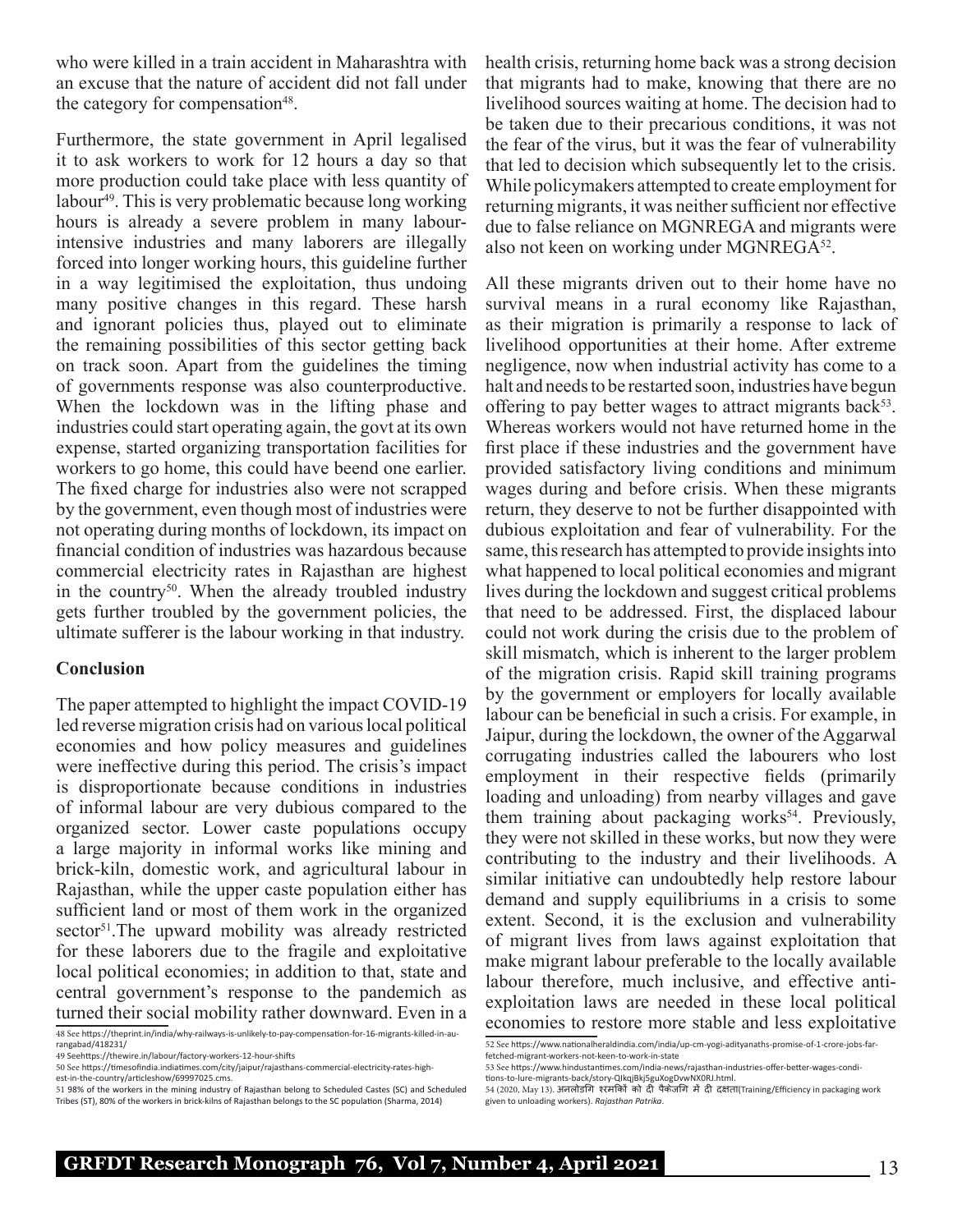labour markets. Third, lack of residential facilities during lockdown was the primary factor leading to the crisis and making industrial labour vulnerable; the reverse migration crisis highlights that not only for economic migrants, but the lack of shelter homes is a massive problem for urban poor as well (Imaan, 2020).Fourth, the government should avoid imposing any additional financial hardships during a crisis and should rather announce sufficient relief measures for industries<sup>55</sup>because, as pointed out in earlier sections, the ultimate sufferers of industrial-economic hardship are the migrant labourers. The government can suggest laws to ensure that industries provide better living conditions to workers, and when it is out of their logistic scope, the government should step in to make suitable interventions. The idea here is not to just give shelter but to give shelter that significantly reduces their vulnerability in such a crisis. The COVID-19 migration crisis, while creating more vulnerabilities, has also highlighted the existing vulnerabilities, especially in poorer states like Rajasthan. Overall, there is a need for the state to step in with timely, practical, and inclusive policies for the poorand vulnerable so that the livelihood opportunities becomemore desirable, certain, and sustainable.

#### **References**

Aajeevika bureau(2014). "Their own country: a profile of labour migration from Rajasthan",ahttps://www. aajeevika.org/assets/pdfs/Their%20Own%20Country. pdf

CMF (2011), 'Rajasthan Microfinance Report<br>2011', Available at http://www.cmfraj.org/ Available at http://www.cmfraj.org/ MicrofinanceReport2012.pdf

*Economic Review 2020-21*. (n.d.). Retrieved June 29, 2021, from https://plan.rajasthan.gov.in/content/ planning-portal/en/des/publications/Economic-Review-2020-21.html

Feasibility Study: Combating Child Trafficking and Bonded Labour in Rajasthan (2017), available at https:// centreforchildprotection.org/old/baseline-Rajasthan-Report-FINAL-EXT-feb-2017-1.pdf.

India Development Review. "COVID-19: Voices from The Margins," April 7, 2020. https://idronline.org/ covid-19-voices-from-the-margins/.

"Industrial Development & Economic Growth July 55 (2020, April 14). औद्योगिक और वाणिज्यिक उपभोक्ता राहत देने के मूड में नहीं सरकार (Government in no mood to give industrial and commercial consumer relief). *Rajasthan Patrika*.

2019 in Rajasthan | IBEF." Accessed June 15, 2020. https://www.ibef.org/archives/state/rajasthan-reports/ industrial-dev-economic-growth-july-2019.

"Information About Rajasthan: Tourism, Cement, Agriculture Industries & Geography April 2018 | IBEF." Accessed June 15, 2020. https://www.ibef.org/ archives/detail/b3ZlcnZpZXcmMzY5MTUmNjg1.

Imaan, Anhad. "India's Migrant Crisis Pointed to Another Problem – Its Lack of Shelter Homes." *Scroll. in*. https://scroll.in/article/968374/indias-migrantcrisis-pointed-to-another-problem-its-lack-of-shelterhomes (October 18, 2020).

https://jansahasindia.org/wp-content/uploads/2020/07/ JAN-SAHAS COVID19-Relief-Response-Storiesof-Resilience-Hope\_July2020.pdf

Khanna, P., & Uddyog, N. (2010, September). HOW SECURE IS NATIONAL RURAL EMPLOYEMENT GUARANTEE AS A SAFETY NET. In *Global Labour University Conference, Berlin* (pp. 14-16).

Khandelwal, R. Shankar, U. (2014). *"Slow yet steady shifts: The landscape of rural livelihoods in Rajasthan" in* Their Own Country: A profile of labour migration from Rajasthan. *Aajeevika bureau*

Liu, Y. and Deininger, K. (2011), "Poverty Impacts of India's National Rural Guarantee Scheme: Evidence from Andhra Pradesh," Unpublished manuscript, Paper presented at Agriculture and Applied Economics Association Annual Meeting

MLPC (2013), Mine Workers and their Predicament in India, Available at http://www.mlpc.in/

Periodic Labour Force Survey (2017-18) available athttp://www.mospi.gov.in/sites/default/files/ publication\_reports/Annual%20Report%2C%20 PLFS%202017-18\_31052019.pdf

RajRAS - Rajasthan RAS. "Food Processing Industries in Rajasthan," May 17, 2018. https://www.rajras.in/ index.php/food-processing-industries-rajasthan/

RajRAS - Rajasthan RAS. "Agriculture in Rajasthan." Accessed June 21, 2020. https://www.rajras.in/index. php/rajasthan/economy/agriculture/.

Ravi, S. and Engler, M. (2010), "Workfare in Low Income Countries: An effective way to fight poverty? Case of India's NREGA," Unpublished manuscript,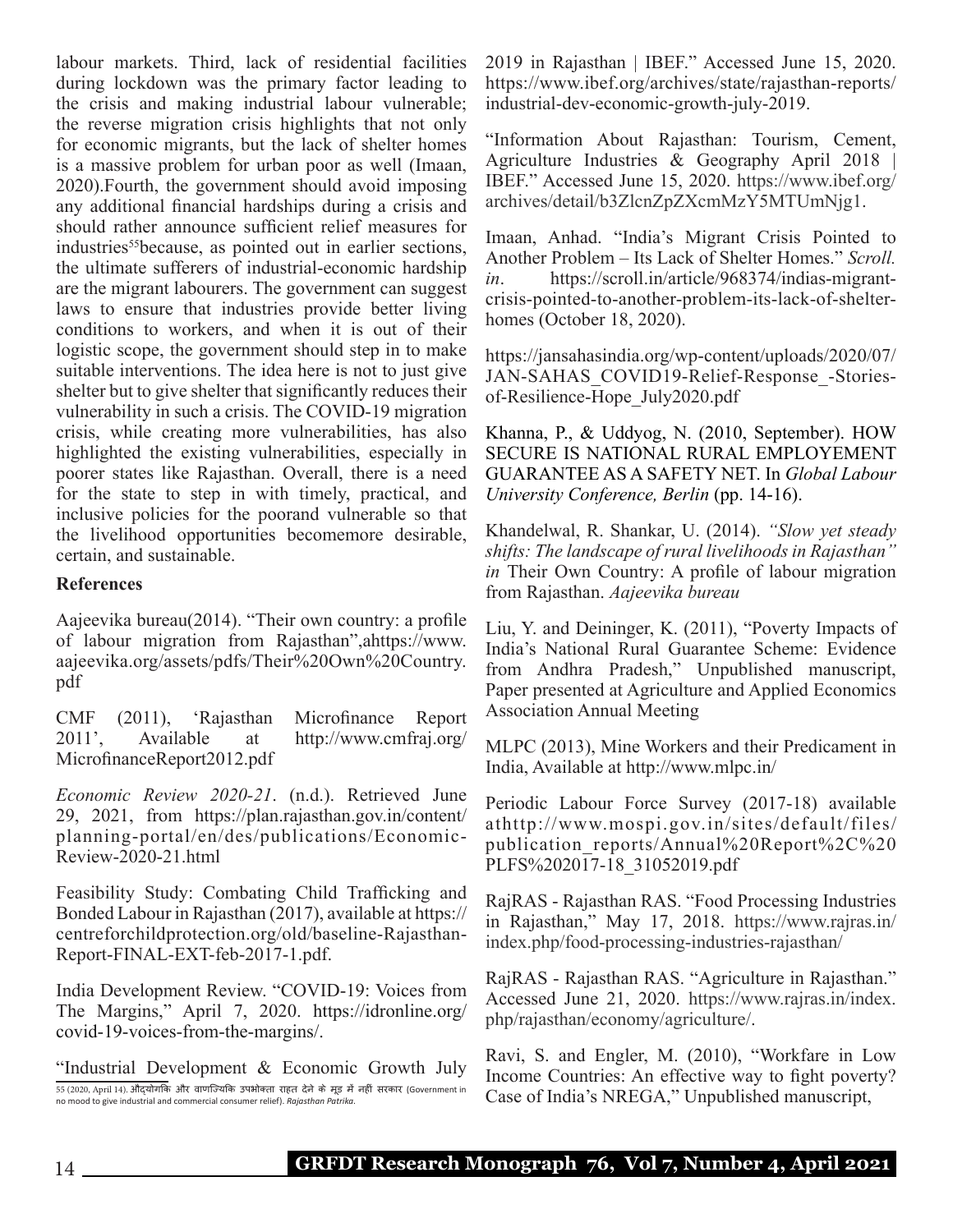Tambi, Sahaj. "The Challenges Faced by SMEs in the Textile Industry: Special Reference to Hand Printing Enterprises in Jaipur," n.d., 10.

Tourism-department-annual-progress-report-2018-19, Department of Tourism, Rajasthan http://www.tourism. rajasthan.gov.in/content/dam/rajasthan-tourism/ english/others/tourism-department-annual-progressreport-2018-19.pdf

"Information About Rajasthan: Tourism, Cement, Agriculture Industries & Geography April 2018 | IBEF." https://www.ibef.org/archives/detail/ b3ZlcnZpZXcmMzY5MTUmNjg1 (June 15, 2020).

"Resilient Communities: RCRC Household Survey May 2020 | Rapid Rural Community Response (RCRC) To COVID-19 In India." https://www.rcrc. in/2020/07/01/resilient-communities-rcrc-householdsurvey-may-2020/ (October 2, 2020)

Sharma, A. Ali, Z. Poonia, S. (2014). *"Migration* 

*from Rajasthan: Magnitude and trends"* Their Own Country: A profile of labour migration from Rajasthan. *Aajeevika bureau*

Sharma, A. (2014) *"Vulnerability and Migration in Rajthan"* Their Own Country: A profile of labour migration from Rajasthan. *Aajeevika bureau*

*Sub-national HDI - Subnational HDI - Global Data Lab*. (n.d.). Retrieved June 29, 2021, from https:// globaldatalab.org/shdi/shdi/D/?levels=1%2B4&interp olation=1&extrapolation=0&nearest\_real=0&colour\_ scales=national

Yadavar, Swagata. 2020. "It's Marble Industry Has Come to a Halt, Rajasthan's Kishangarh Looks like Ghost Town Now." *ThePrint*. https://theprint.in/india/ its-marble-industry-has-come-to-a-halt-rajasthanskishangarh-looks-like-ghost-town-now/418246/ (June 15, 2020)